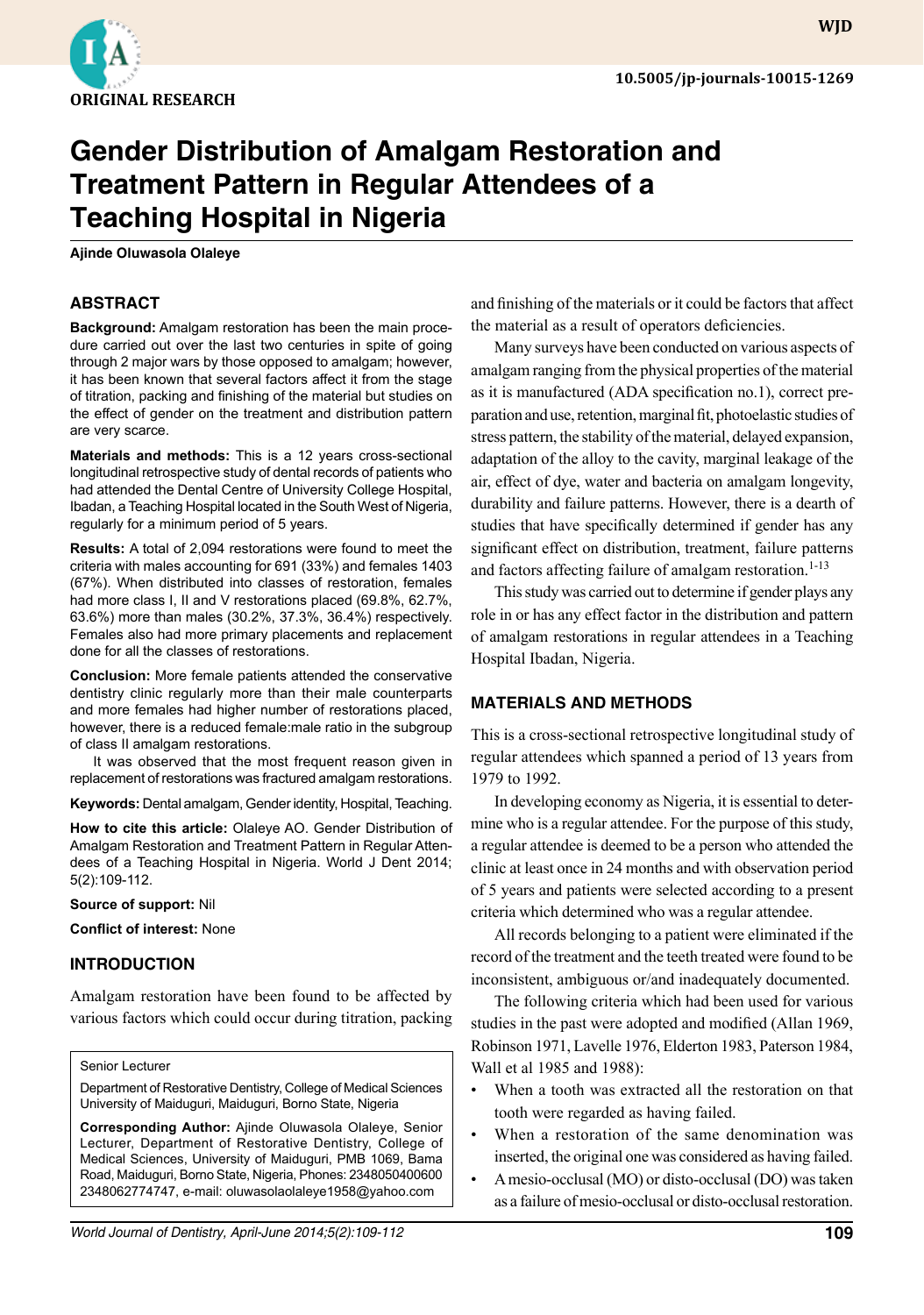- Placing an occlusal restoration on another position was not counted as a failure of mesio-occlusal, disto-occlusal or occluso-buccal restorations.
- An occluso-buccal or occluso-palatal filling was not taken as a failure of occlusal or buccal or palatal filling except when it was indicated in the records.
- A mesiodistal (MOD) or DO filling was not taken as a failure of occlusal filling except it was indicated in the records.
- When all or part of a restoration was removed and/or replaced. When there was caries either around or beneath a restoration.
- When parts or all of the surfaces of a restoration is removed to enable it provide retention for a new restoration on another surface.
- When endodontic treatment was carried out necessitating removal of all or part of a restoration and/or replacement of the restoration.
- When the tooth involved was crowned.
- When the condition of the restoration seriously interfered with the normal functional integrity of the tooth.
- When there was cervical amalgam overhang.
- If there was incomplete margin or marginal leakage. The first stage was to determine which of the records met

the present criteria and these patients were recalled using their contact addresses for actual examination to crosscheck the records while the last stage was done to determine clinically which of the patients met the pre-set criteria above.

## **RESULTs**

Table 1 shows the distribution of all the amalgam restoration by sex according to the various classes of amalgam. Table2 demonstrates frequency table of criteria specified for placement and replacement of all restorations.

Six hundred and ninety-one restorations were placed in males (33%) while 1,403 amalgam restorations were placed in females (67%).

From the records, 433 patients were deemed to have met the pre-set criteria and the recall produced 277 patients, out of which recall and 180 were females (64%) and 97 were males (35.02%) present criteria with females accounting for 174 patients (66.16%) and males were 89 (33.84%).

For class I amalgam restoration, 380 amalgam restorations were placed in males while eight hundred and seventy eight restorations were placed on females which accounted for 30.21 and 69.29% respectively.

Out of 691 restorations placed in males, class I restorations amounted to 380 restorations, thus accounting for 54.99% of all amalgam restorations placed in males. Out of

1,403 restorations placed in females, class I accounted for 62.58%. The total number of class I restorations placed in males and females accounted for 18.15 and 41.93% of all restorations placed respectively.

For class II amalgam restoration, a total of 770 restorations were placed with 483 (62.73%) restorations placed on females while 287 amalgam restorations (37.27%) were placed in males. Class II amalgam restoration placed on males accounted for 41.53% of all restoration placed on males while those placed on females accounted for 34.43% of all restoration. Males accounted for 13.71% of all class II restorations while females had 23.07%.

When this is further analyzed according to sub-classes, it was found out that 310 MO restorations were placed with 104 restorations placed on males while 206 restorations were placed on females accounting for 33.55 and 66.45% respectively. When this is considered in relation to all the class II restorations placed. The MO placed on males and females accounted for 13.50 and 26.75% respectively and when this is considered in relation to the total number of amalgam restorations placed, it accounted for 5 and 10% of amalgam restorations placed in males and females respectively.

There were a total of 346 DO amalgam restorations with 142 placed on males (41.04%) and 204 placed on females  $(58.9\%)$  accounting for 18.4 and 26.5% of all class II restorations placed respectively and 6.8 and 9.7% of all amalgam restorations placed respectively.

For MOD, there were 114 restorations out of which 41 were placed on males (35.90%), while 73 (64.04%) were placed on females, thus accounting for 5.3 and 9.6% of all classes of restorations recorded respectively.

For class II MOD, there were a total of 73 amalgam placed on females while 41 were placed on males (64.04 and 35.96% of class II MOD respectively). Class II MOD accounted for 5.94% of all restorations placed on males, 5.20% of all restorations placed on females.

## **DISCUSSION**

There have been several studies on amalgam restorations in the past; however, none of these studies had shown the effect of gender on treatment. This study was carried out on a large scale by examining several factors such as placement, frequency of type of failures, cumulative failures, distribution of placement/replacements according to type of operators, classes of restoration, gender types and longevity of amalgam restoration thus, the element of bias toward a particular factor was eliminated.

Lack of continuity of longitudinal restorative records of dental treatment has always been a challenge and it presents

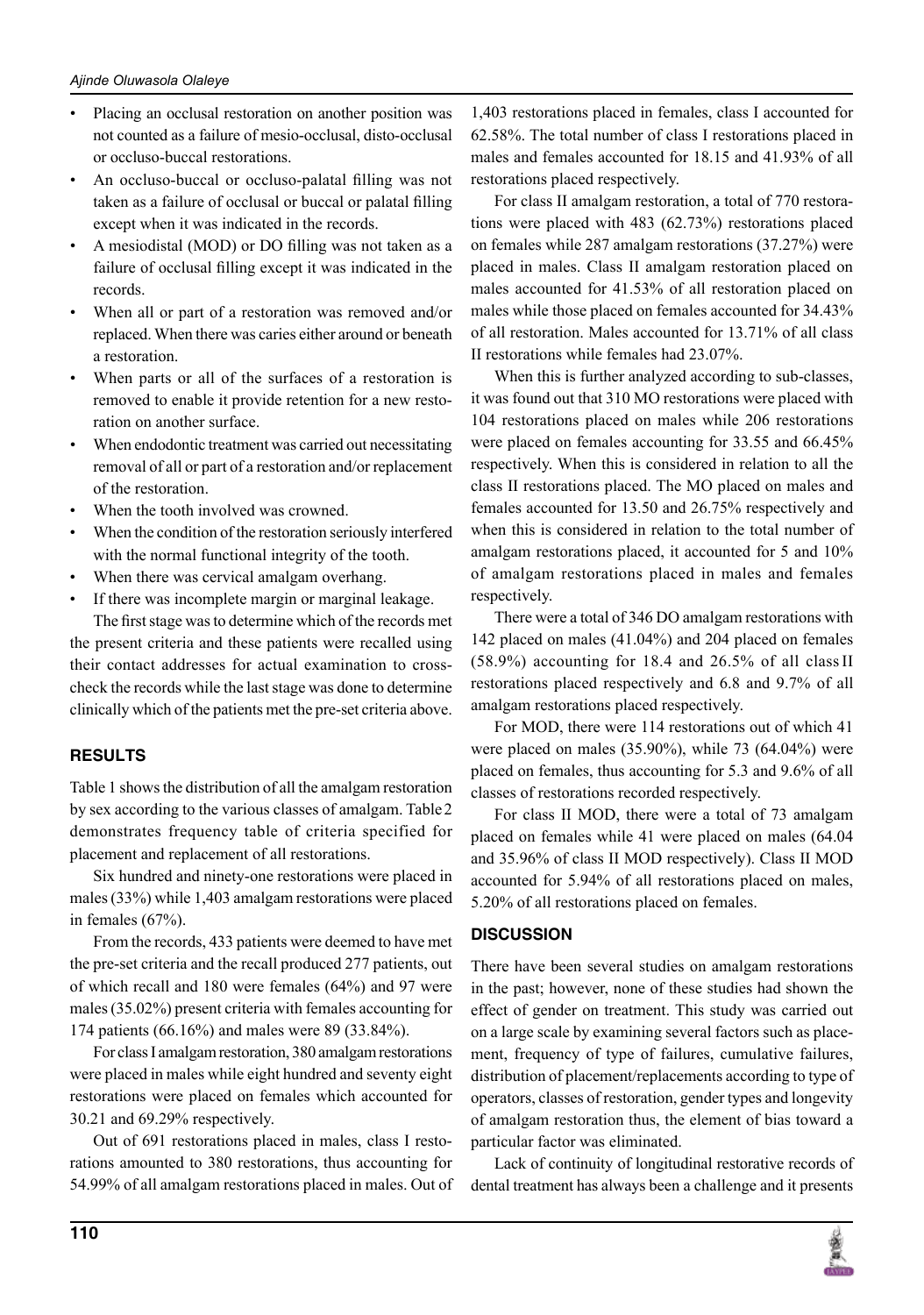a major difficulty, however, this study is a cross-sectional, retrospective study of regular attendees over a period of 13 years. This study involves various operators with varying technical abilities; therefore the single operator bias is eliminated. It can be safely assumed that methods/techniques of operation were uniform and constant over the period of this study because the mode of teaching and instructions in the teaching hospital where this study was carried out has been relatively the same due to standardization of operative techniques.

Although this is a retrospective study, the recall of patients, screening for suitability of such patients by the author and the fact that the patients consented to this study would not likely have any untoward effects on the results obtained from this study. These patients had no prior knowledge of the purpose of recall except that they were informed of the need to do a free check-up without the attendant loss of time from jobs; more so, as the patients were given a staggered appointment both in date and time.

The record showed that out of the 277 patients that were possible to be recalled, 180 were females while males were 97. Even recall and examination after examination of some of the patients that did not meet the criteria showed that 263 patients were clinically acceptable out of which females accounted for 174 patients (66.16%), while males were 89 (33.84%).

The result obtained showed that more females were treated than the males (174 and 89 respectively) which is almost a ratio of 2:1. It could also point to the fact that female patients tend to stick to a treatment center than males thus keeping regular appointments.

Examination of records of patients prior to recall showed that, out of 433 patients that were found suitable for this study, 150 were males (34.6%) while 283 females (65.4%) which means more females were treated (1:2). After recall, 277 patients responded out of which females were 180 (65%) while males accounted for 35%. This signified that females

are more responsive to appointments and recalls in this study than males and are also more likely to stick to a clinic for their treatment more than their male counterparts. This figure changed slightly when the numbers of restorations placed and replaced were put into consideration. Females had 67% of restorations placed while males had 33% indicating that females had more restoration where as in a study carried out by Tyas,<sup>14</sup> the number of restorations received by females was 54% while that for males was 46%. The female:male differential ratio in Tyas study was around 5:6 whilst that of this study was 2:1.

The approximate average number of restoration per male and female were 7.8 and 7.1 respectively which showed that males were as susceptible to dental caries as their female counterparts. It also shows that the male population were as exposed to causative factors of caries as the female population. Just as the female population is likely to be more exposed to chocolates, chewing gums, etc. the male population may be as equally exposed to sugars in tea and coffees especially in battling the stress of work in the office. It means that females tend to take time to attend to their oral health and pay more attention to regularity in the clinic attendance.

Class I restorations showed that the ratio of restoration placed on females to that of males was 7:3. For class II, it was 5:3, while class V was 2:1. However, for each of the sub classes of class II, the ratio of restorations placed in females to males were 2:1 for class II MO, 7:5 for class II DO, while MOD was 7:4. This effectively meant that more MO were placed in females than males while the ratio of DO and MOD placed in female to male were reducing according to the report of this study. No MOD cavity was placed as primary placement thus the reduction in female: male ratio of MOD restoration indicated that less replacements of MOD is being carried out in males.

Primary caries was the most reason cited for placement of amalgam restorations in the study while replacement was due to fractured amalgam restoration (Table 3).

| Sex    | Description   | Class I | Class II    |             |              | Class V | Row total |
|--------|---------------|---------|-------------|-------------|--------------|---------|-----------|
|        |               |         | <b>IIMO</b> | <b>IIDO</b> | <b>IIMOD</b> |         |           |
| Male   | <b>Number</b> | 380     | 104         | 142         | 41           | 24      | 691       |
|        | Row (%)       | 55      | 15.05       | 20.55       | 5.93         | 3.50    |           |
|        | Column (%)    | 30.21   | 33.55       | 41          | 35.96        | 36.36   |           |
|        | Total $(\%)$  | 18.15   | 4.97        | 6.78        | 1.96         | 1.15    | 33        |
| Female | <b>Number</b> | 878     | 206         | 204         | 73           | 42      | 1403      |
|        | Row (%)       | 62.58   | 14.68       | 14.54       | 5.2          | 3       |           |
|        | Column (%)    | 69.79   | 66.45       | 59          | 64.04        | 63.64   |           |
|        | Total $(\%)$  | 41.93   | 9.84        | 9.74        | 3.49         | 2.01    | 67        |
|        | Column total  | 1258    | 310         | 346         | 114          | 66      | 2094      |
|        | Total (%)     | 60.08   | 14.8        | 16.52       | 5.44         | 3.15    | 100       |

**Table 1:** Summary table for the distribution of all classes of amalgam restoration by sex

*World Journal of Dentistry, April-June 2014;5(2):109-112* **111**